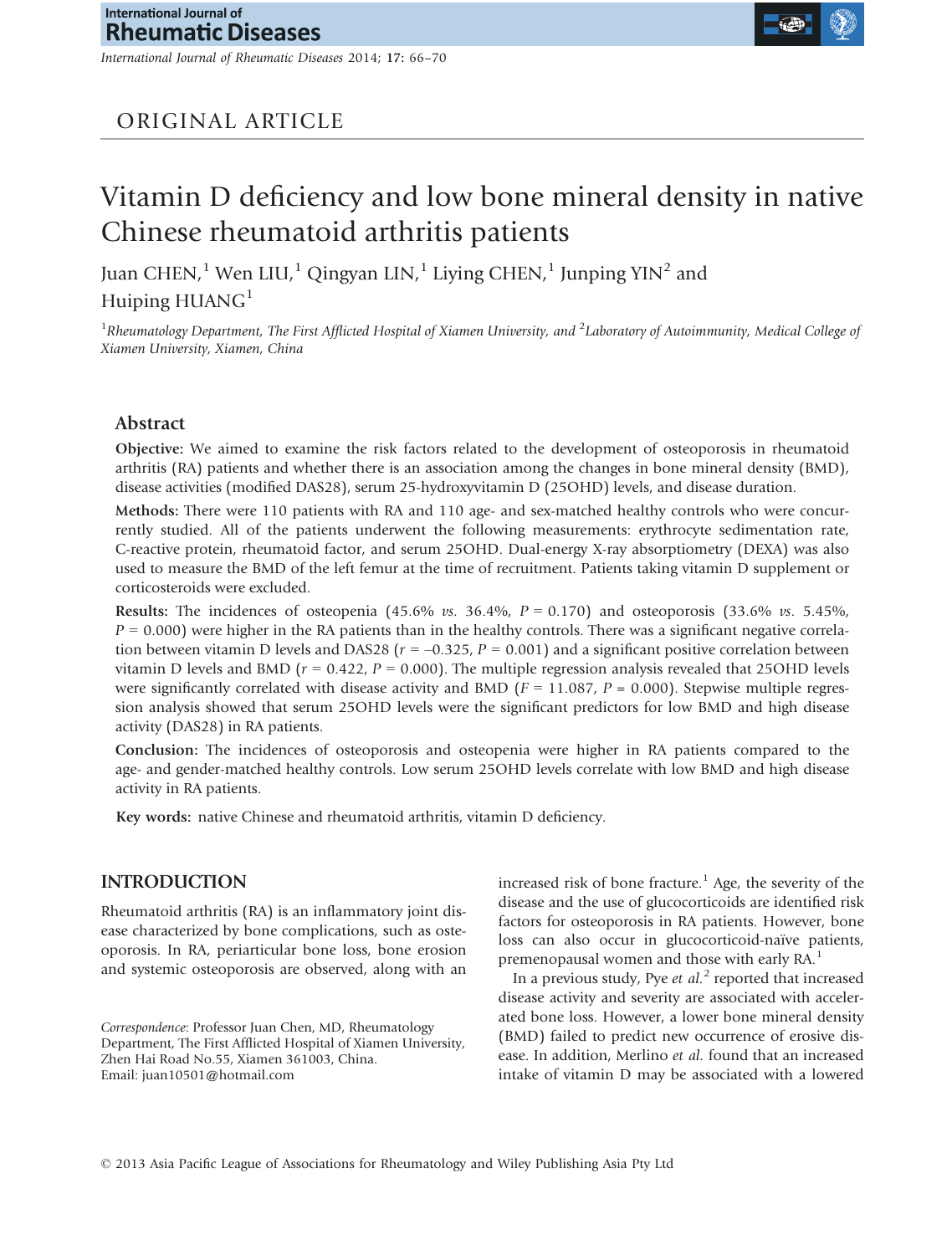risk of RA in older women, although the explanation for this finding remains unknown. Further studies need to corroborate their findings. $3$  Vitamin D may act in a paracrine manner to decrease T-cell responsiveness through an inhibition of cellular proliferation and a reduction in lymphokine production. Therefore, vitamin D may have a beneficial effect on RA as an immunosuppressant.<sup>4</sup>

Vitamin D inadequacy is a global problem. Approximately 36% of healthy young adults and up to 57% of general medicine inpatients in the USA suffer from vitamin D inadequacy. These figures are even higher in Europe. $4.5$  According to reports that have been published in China since 2000, vitamin D deficiency and insufficiency were widespread and prevalent. Vitamin D deficiency was highly prevalent in postmenopausal women in Beijing.<sup>6</sup> In recent years, vitamin D deficiency has also been linked to the pathogenesis and/or progression of several disorders, including cancer, hypertension, multiple sclerosis and diabetes. Multiple studies have reported that vitamin D levels are associated with BMD and RA disease activity.<sup>7</sup> The aim of our study was to investigate the serum vitamin D levels and their associations with BMD, disease activity, disease duration and age in native Chinese RA patients.

#### MATERIAL AND METHODS

#### Patients

We studied 110 RA patients. All of the patients fulfilled at least four criteria of the 1987 revised American College of Rheumatology (ACR) for RA diagnosis $8$  and were treated at the Rheumatology Department at The First Afflicted Hospital of Xiamen University, China. Out of the total 110 study patients, 39 (35.4%) were postmenopausal women, 35 (31%) were premenopausal women and 37 (33.6%) were men. A similarly sized group of age- and sex-matched healthy volunteers were used as the concurrent controls.

A total of 110 patients (age  $59.48 \pm 11.41$  years) with a mean disease duration of 6.51  $\pm$  6.82 years were enlisted; none were receiving glucocorticoid treatment. At the time of the investigation, only six (18.3%) of the patients were receiving bisphosphonate therapy, and 21 (5.2%) were receiving disease-modifying anti-rheumatic drugs (DMARDs). The patients taking corticosteroids or vitamin D and those who presented renal insufficiency were excluded. The study was approved by the medical ethics committee of the First Afflicted Hospital of Xiamen University.

#### Laboratory tests and analytical techniques

Dual-energy X-ray absorptiometry (DEXA, QDR-4500; Hologic, Inc., Bedford, MA, USA) was used to measure the BMD of the left femoral neck at the time of recruitment. The patients with T scores higher than –1.0 were considered to have normal BMD, those with a T score – 1 to –2.5 were considered to have osteopenia and those with a T score lower than –2.5 were considered to have osteoporosis. In the BMD analysis, the patients who had prostheses in their hip joints were excluded from the BMD analysis.

Serum 25-hydroxyvitamin D (25OHD), N-amino terminal propeptide of type I collagen (P1NP), C-terminal telopeptide of type I collagen (A-CTX), osteocalcin (OC) and intact parathyroid hormone (iPTH) were measured using radioimmunoassays (Elecsys, Roche, Basel, Switzerland). Erythrocyte sedimentation rate (ESR) and C-reactive protein (CRP) were considered to be markers of inflammatory activity. The current disease activity was evaluated using the European League Against Rheumatism Disease Activity Score (DAS) and a modified DAS28, based on a 28-joint assessment.

#### Statistical analysis

The data were analyzed using SPSS for Windows, version 13 (SPSS Inc., Chicago, IL, USA). Values are expressed as mean  $\pm$  standard deviation (SD) to assess the differences in values between the two groups and then analyzed using the unpaired t-test for numeric variables. The correlations were evaluated using the Spearman correlation. To compare the frequency of osteoporosis between the groups, a Chi-square test was used. The differences were considered not significant if  $P > 0.05$  and significant if  $P < 0.05$ . A multiple linear regression analysis was performed using vitamin D as the response variable and age, disease duration, gender, disease activity (modified DAS28), and BMD as the independent variables.

#### RESULTS

The demographic data, 25OHD levels, DAS28 results, BMD levels, disease durations, swollen joint counts and tender joint counts for the study subjects are summarized in Table 1.

Osteopenia was observed in 45.5% (50/110) and osteoporosis was observed in 33.6% (37/110) of the RA patients. In comparison, the frequency of osteopenia was 36.4% (40/110) and that of osteoporosis was 5.45% (6/110) in the healthy controls.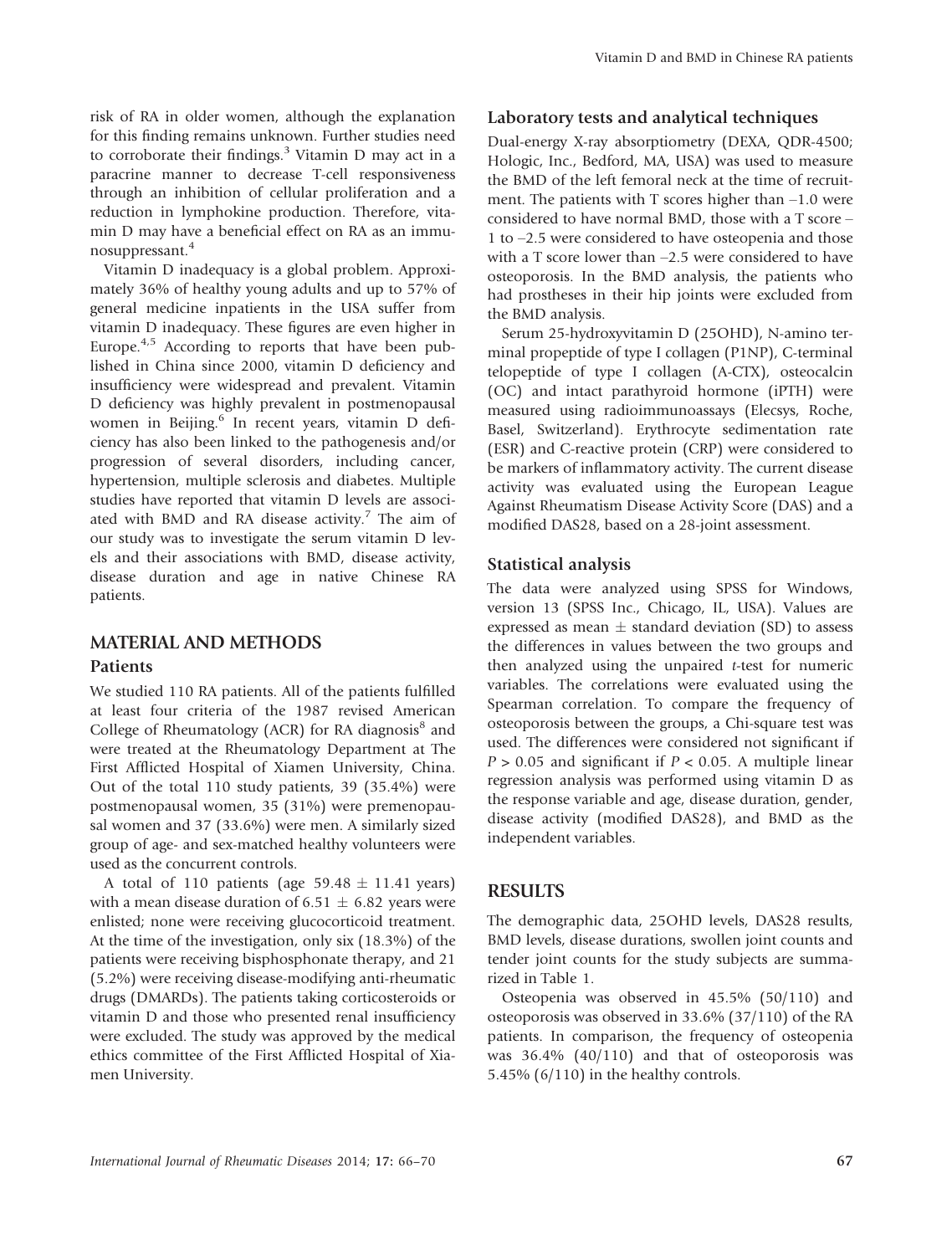| Table 1 Clinical and laboratory characteristics of the study groups |
|---------------------------------------------------------------------|
|---------------------------------------------------------------------|

| Variables                                | Rheumatoid arthritis<br>$(n = 110)$ | Control $(n = 110)$ | $\chi/T$ | $\mathbb{P}$ | Significance |
|------------------------------------------|-------------------------------------|---------------------|----------|--------------|--------------|
| Age (mean $\pm$ SD), years               | $59.48 \pm 11.41$                   | $56.92 \pm 10.51$   | 1.762    | 0.08         | NS           |
| Gender                                   |                                     |                     |          |              |              |
| Male $(n = 73)$                          | 34 (30.9%)                          | 39 (35.5%)          | 1.498    | 0.504        | NS           |
| Female ( $n = 146$ )                     | 75 (68.2%)                          | 71 (64.5%)          |          |              |              |
| Bone mineral density                     |                                     |                     |          |              |              |
| Normal $(n = 87)$                        | $23(20.9\%)$                        | 64 (58.2%)          | 47.782   | 0.000        | HS.          |
| Osteopenia ( $n = 90$ )                  | 50 $(45.6\%)$                       | $40(36.4\%)$        |          |              |              |
| Osteoporosis ( $n = 43$ )                | 37 (33.6%)                          | $6(5.4\%)$          |          |              |              |
| 25OHD (mean $\pm$ SD), ng/mL             | $14.27 + 6.92$                      | $20.85 \pm 7.35$    | 6.834    | 0.000        | <b>HS</b>    |
| DAS28 (mean $\pm$ SD)                    | $4.43 \pm 0.74$                     |                     |          |              |              |
| Swollen joint count (mean $\pm$ SD)      | $1.68 \pm 2.02$                     |                     |          |              |              |
| Tender joint count (mean $\pm$ SD)       | $4.39 \pm 1.70$                     |                     |          |              |              |
| Disease duration (mean $\pm$ SD), months | $6.51 \pm 6.82$                     |                     |          |              |              |

NS, not significant; HS, highly significant.

No significant correlations were found between vitamin D levels and age, gender and disease duration  $(P > 0.05)$ . However, there was a significant negative correlation between vitamin D levels and DAS28 ( $r = -$ 0.325,  $P < 0.01$ ). In addition, we found a significant positive correlation between vitamin D levels and BMD  $(r = 0.422, P < 0.01,$  Table 2).

The analysis of variance (ANOVA) of the multiple regression analysis revealed a significant linear correlation between 25OHD levels, disease activity and BMD  $(F = 11.087, P = 0.000)$ . A stepwise multiple regression analysis using 25OHD as a dependent variable indicated that age, DAS28, BMD and disease duration were independent variables. The serum 25OHD level was a significant predictor of reduced BMD and increased disease activity (DAS28) in RA patients (Table 3).

## DISCUSSION

One of the main findings of our study is that vitamin D deficiency and low mineral density can be observed in

Table 2 Correlation between vitamin D and BMD, DAS28, age, gender and disease duration

| Variables         | r        | P     | Significance |
|-------------------|----------|-------|--------------|
| <b>BMD</b>        | 0.422    | 0.000 | НS           |
| DAS <sub>28</sub> | $-0.325$ | 0.001 | HS           |
| Age               | $-0.067$ | 0.487 | NS           |
| Gender            | $-0.010$ | 0.915 | NS           |
| Disease duration  | $-0.103$ | 0.283 | NS           |
|                   |          |       |              |

BMD, bone mineral density; DAS28, disease activity score of 28 joints; HS, highly significant; NS, not significant.

RA patients compared to healthy controls. Low serum 25OHD levels were associated with a low BMD and high disease activity (DAS28) in RA patients. There was a significant negative correlation between vitamin D levels and DAS28 and a significant positive correlation between vitamin D levels and BMD. Another finding is the fact that osteopenia was observed in 45.5% and osteoporosis in 33.6% of the RA patients. In comparison, these conditions were observed in only 36.4% and 5.45% of the healthy controls, respectively.

Previous studies showed that vitamin D may act in a paracrine manner to decrease T-cell responsiveness by inhibiting cellular proliferation and reducing lymphokine production. Therefore, vitamin D has a beneficial effect as an immunosuppressant.<sup>4</sup> A murine model of human RA revealed that active vitamin D treatment decreased both the incidence and severity of the disease in mice. Interestingly, vitamin D from supplements had a stronger influence on RA development than did dietary vitamin  $D<sup>4</sup>$  Vitamin D has modulatory effects on B lymphocytes and immunoglobulin production, and recent reports have demonstrated that  $1,25(OH)_{2}D_{3}$ does indeed exert direct effects on B-cell homeostasis.<sup>9</sup> A circannual rhythm has been observed for vitamin D, with low levels during the winter and peaks during the summer; these seasonal changes showed negative correlation with clinical status, at least in RA and systemic lupus erythematosus (SLE) patients. Recently, the onset of symptoms of early arthritis during winter or spring has been associated with stronger radiographic evidence of disease progression at 12 months, a result that is possibly also related to seasonal decreases in vitamin D serum levels.<sup>10</sup>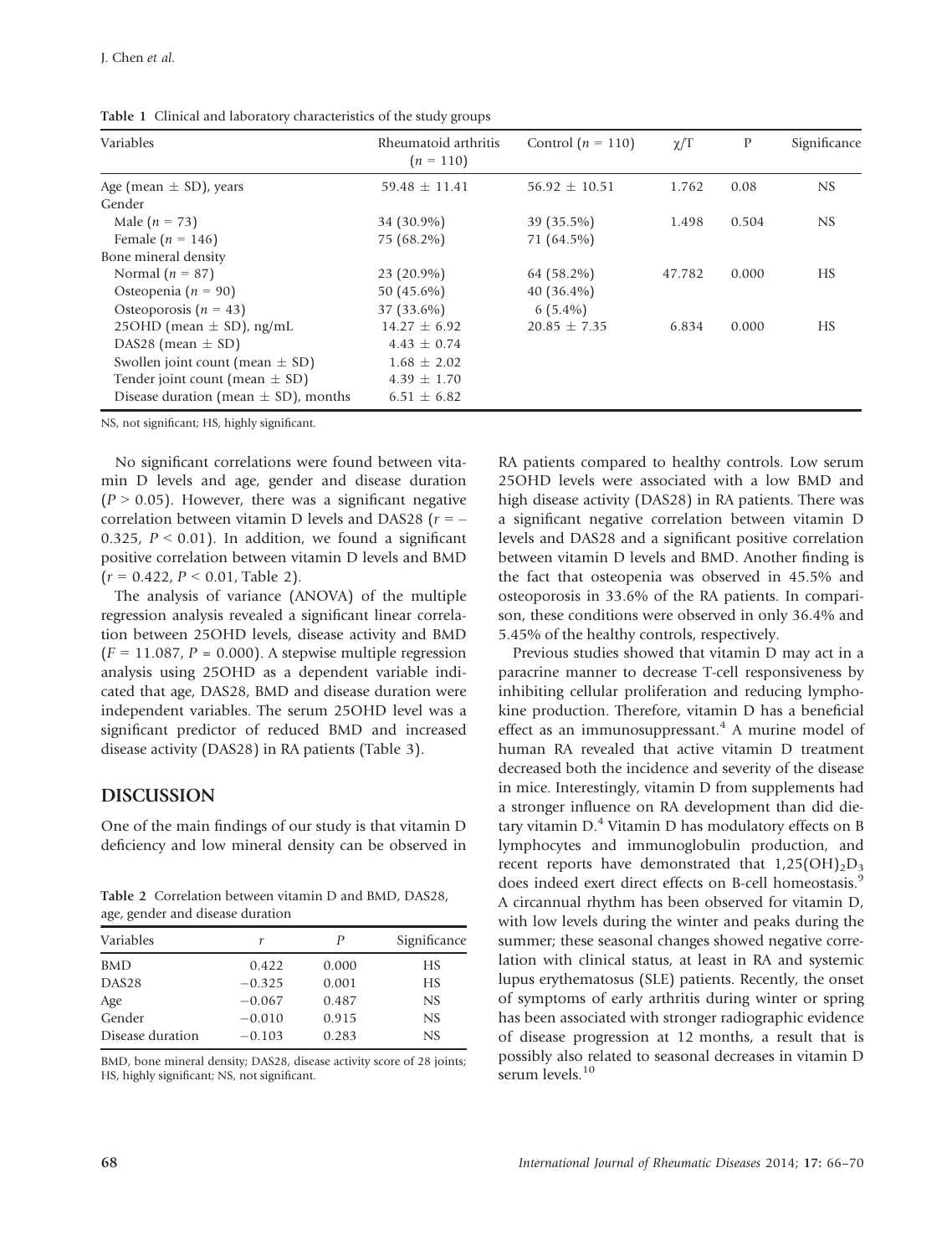| Variables         | Unstandardized<br>coefficients | Standardized coefficients |             |          |              |  |
|-------------------|--------------------------------|---------------------------|-------------|----------|--------------|--|
|                   |                                | SЕ                        | <b>Beta</b> |          | Significance |  |
| (Constant)        | 23.852                         | 3.397                     |             | 7.020    | 0.000        |  |
| DAS <sub>28</sub> | $-2.175$                       | 0.785                     | $-0.254$    | $-2.772$ | 0.007        |  |
| <b>BMD</b>        | 1.358                          | 0.462                     | 0.269       | 2.937    | 0.004        |  |

Table 3 Estimation and testing results of the regression coefficient of serum 25(OH)D with BMD and DAS28 in RA patients

BMD, bone mineral density; DAS28, disease activity score of 28 joints.

Cloin et al.<sup>11</sup> found that the presence of  $1,25$  $(OH)<sub>2</sub>D<sub>3</sub>$  reduced interleukin-17A (IL-17A) and interferon- $\gamma$  (INF $\gamma$ ) levels and increased IL-4 levels in the stimulated peripheral blood mononuclear cells (PBMCs) of treatment-naïve patients with early RA. Th17 cells and Th17 cytokines may play important roles in the development and onset of RA. Furthermore, supplementary  $1,25(OH)_{2}D_{3}$  may serve to prevent Th1 and especially Th17 polarization during the very early stage of RA and may protect against the development of this disabling disease. $11$ 

Tumor necrosis factor (TNF) is a key molecule in the pathogenesis of RA, and the over-expression of TNF can trigger systemic bone loss. Receptor activator of nuclear factor kappa-B ligand (RANKL) has a permissive effect on the osteoclastogenic effect of TNF, and osteoprotegerin protects against TNFinduced bone loss.<sup>1</sup> Successful DMARD treatment can trigger an increase in osteoprotegerin expression and a decrease in RANKL expression at the synovial tissue level, which correlates with a reduction in erosion scores.<sup>1</sup> Many processes contribute toward the pathology of RA-associated osteoporosis; however, increased osteoclast activation and subsequent bone resorption, mediated by IL-6 and other inflammatory cytokines, as well as by disturbances in the RANK/RANKL/OPG (osteoprotegerin) system, are thought to play key roles.<sup>12</sup>

Therapeutic blockade of TNFa produces clinical responses in the majority of RA patients.<sup>13</sup> Furthermore, inhibiting TNFa production prevents periarticular and generalized bone loss in RA patients. The effects of 1,25  $(OH)<sub>2</sub>D<sub>3</sub>$  on TNF $\alpha$  are complex, with both stimulation and inhibition of TNF $\alpha$  in various T-cell subgroups.  $1,25(OH)_{2}D_{3}$  was shown to inhibit the production of TNF $\alpha$ , IL-17, and IL-22.<sup>11</sup> The combination of neutralizing TNF activity and increasing  $1,25(OH)_{2}D_{3}$  controls human Th17 activity and additively inhibits synovial inflammation. This effect indicates the valuable therapeutic potential of activating vitamin D receptor

signaling over current TNF neutralization strategies in patients with RA and potentially other Th17-mediated inflammatory diseases.<sup>14</sup>

The negative correlation between serum 25OHD levels and disease activity in RA patients suggests the involvement of vitamin  $D$  in the pathogenesis of  $RA<sup>9</sup>$ . Whether  $1,25(OH)_2D_3$  and  $1,25(OH)_2D_3$  analogs can prevent periarticular bone loss in RA patients is currently unknown.<sup>11</sup> In a study by Colin et al.,<sup>15</sup> there was a low incidence of vitamin D deficiency in healthy volunteers and in patients with early RA. An increased incidence of vitamin D deficiency has been observed in patients with established RA. Lower serum levels of 25OHD have been reported to be associated with higher disease activity.<sup>9</sup> Our study confirmed this observation, as the 25OHD levels significantly increased after RA treatment with DMARDs and/or TNFa inhibitors (data not shown).

A number of studies found that 25OHD levels were positively correlated with BMD in a healthy popula- $\text{tion}_{t}^{16,17}$  whereas other studies demonstrated this association only under low 25OHD concentrations.<sup>18,19</sup> These conflicting results could be due to various reasons.<sup>6</sup> One study in Chicago measured the serum 25OHD levels and BMD in 104 young physicians and found that vitamin D insufficiency and a low BMD could be important contributors to future osteoporotic fractures.<sup>5</sup> The present study showed that low serum 25OHD levels were associated with low BMD and high disease activity in RA. Vitamin D may play an important role in the pathogenesis of osteoporosis in RA patients.

The effect of vitamin D supplementation on disease activity is unknown. In collagen-induced arthritis (CIA), supplementation with active vitamin D or vitamin D analogs can diminish disease activity.<sup>20</sup> Greater intake of vitamin D may be associated with a lower risk of RA in older women.<sup>3</sup> Further study on supplementation with active vitamin D and vitamin D analogs to diminish disease activity in RA should be undertaken.